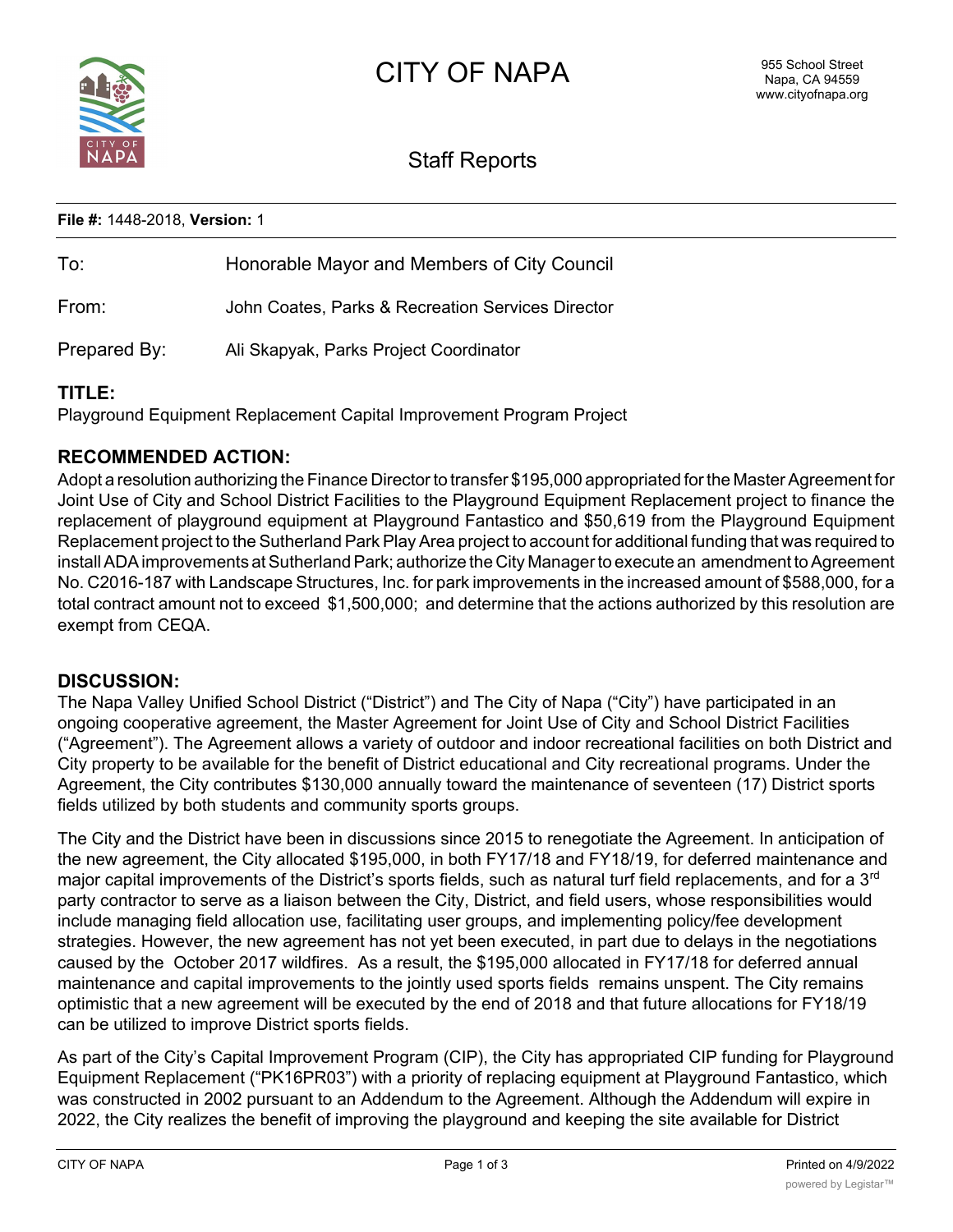#### **File #:** 1448-2018, **Version:** 1

educational and City recreational programs. Therefore, the City has notified the District of its desire to replace the playground equipment and will seek to negotiate a new agreement with the District for Playground Fantastico that will authorize the City to make the planned improvements and to utilize the new playground throughout the useful life of the equipment.

With the cost of construction, including but not limited to demolition, material, and install, there is a funding deficit in the Playground Equipment Replacement project fund to fully replace Playground Fantastico and meet current Federal standards for safety and accessibility. Given the nexus between capital improvements of Playground Fantastico and District sports fields managed under the Agreement, staff has identified the capital funding of \$195,000 that was allocated in FY17/18 for deferred annual maintenance and capital improvements to the District sports field as a fiscal resource for the Playground Fantastico replacement project and is requesting Council approval to transfer these funds to the Playground Equipment Replacement project. If the transfer is approved, it would bring the total project budget to \$475,501.80. Estimates for replacing Playground Fantastico range from \$450,000 to 600,000. Any funds needed above and beyond City funding may be provided by community-driven fundraising.

The Playground Fantastico replacement project is part of a \$912,000 master contract with Landscape Structures Incorporated for park improvements approved by City Council on June 21, 2016. The contract amount will need to be increased by \$588,000 to complete the Playground Fantastico replacement project and other contracted services. Therefore, the recommended action includes authorization to execute an amendment to adjust the not to exceed amount of the contract to \$1,500,000 in anticipation of the approved fund transfer.

Additionally, an adjustment is requested to the Playground Equipment Replacement 2016 project to move \$50,619.08 to the Sutherland Park Play Area project, which was completed in 2017, to account for the additional funding that was needed for accessibility improvements required by the Americans with Disabilities Act (ADA).

#### **FINANCIAL IMPACTS:**

There is no impact to the General Fund, as the \$195,000 that was budgeted for payment to the District will instead be transferred to the CIP fund. The current budget for the Playground Equipment Replacement 2016 Project is \$458,376.96, and the recommended actions would increase the project budget to \$602,757.88 by adding General Fund dollars to the project in the amount of \$195,000 and moving \$50,619.08 of the budget to the Sutherland Park Play Area project.

#### SOURCES:

\$ 195,000.00 General Fund - Parks and Recreation Administration Professional Services (45010-53201)

\$ 50,619.08 Current Budget for Playground Equipment Replacement 2016 Project (30101-57601- PK16PR03GF-57601)

\$ 245,619.08 TOTAL SOURCES

USES:

- \$ 195,000.00 Current Budget for Playground Equipment Replacement 2016 Project (30101-57601- PK16PR03GF-57601)
- \$ 50,619.08 Current Budget for Sutherland Park Play Area Project

(30101-57601-PK15PR02GF-57601)

\$ 245,619.08 TOTAL USES